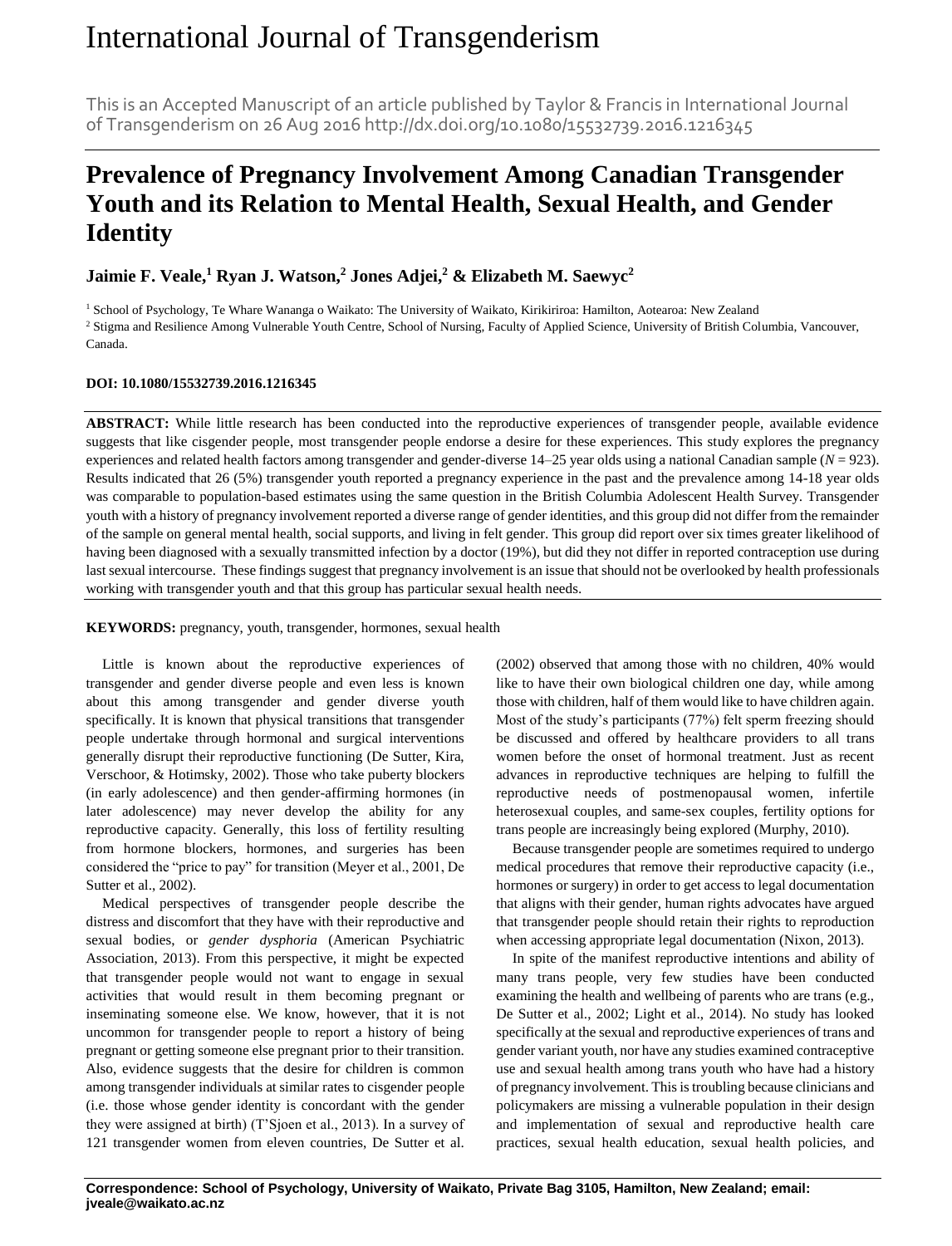pregnancy support services. Studies have shown that transgender youth are at high risk for experiencing a wide range of discrimination, harassment, and exclusion (Kosciw, Diaz, & Greytak, 2008). A study of the school experiences of 108 Canadian trans high school students found around three quarters reported feeling unsafe at school and having been verbally harassed about their gender expression, and 37% had been physically harassed or assaulted because of their gender expression (Taylor et al., 2010). This suggests that transgender youth may be vulnerable to emotional distress as a result of such harassment—a situation that could adversely affect their sexual health behaviors.

It is therefore important to understand the sexual and reproductive health issues of transgender and gender variant youth, including pregnancy involvement. The purpose of this study is to explore the health of trans youth who reported experiences with pregnancy involvement. We report the support resources, living arrangements, sexual health, and mental health outcomes for this group.

# **Method**

# **Sample**

Our data come from the Canadian Trans Youth Health Survey, a large online survey open to people identifying as trans or genderqueer, currently living in Canada, aged 14-25, who were able to read and respond to the survey in English or French. Transgender youth were asked about a wide range of healthrelated topics. The survey was conducted from October 2013 to May 2014. Participants  $(N = 923)$  were recruited through youth advisory councils (YACs), community organizations, health professionals, social media, and word of mouth. To recruit, we utilized social media sites such as Facebook and Twitter, networks of YACs and study investigators from across the country, and networks of LGBTQ youth organizations across Canada. In addition, we approached clinical services and health care providers in several provinces that work with trans and gender diverse youth and some of these service providers shared the survey with their clients.

Youth participated in the survey from every province and territory in Canada except for the Yukon and Nunavut. Most participants lived in either Ontario (29%) or British Columbia (23%) and many were from Québec (15%) and Alberta (12%).

A minority of participants (14%) were born outside of Canada and 2% were recent immigrants. More than three quarters (76%) of the sample spoke English only at home, 7% spoke French only, and 7% spoke both English and French at home. Similarly, 7% of the sample took the survey in French. Nearly three-quarters (74%) of the sample identified as White, and nearly 1 in 10 identified as Aboriginal. For more details of the sample, see Veale et al., (2015).

#### **Measures**

There were different versions of the questionnaire for younger (14-18 year old) and older (19-25 year old) youth. Most items used in the survey were drawn from existing population-based adolescent health surveys, such as the British Columbia Adolescent Health Survey (see Saewyc, Konishi, Rose & Homma, 2014) or health surveys participated in by young adults, such as

the Canadian Community Health Survey (Cui, Shooshtari, Forget, Clara, & Cheung, 2014).

#### *Pregnancy Involvement*

To assess pregnancy involvement, an item asked youth, *How many times have you been pregnant or gotten someone pregnant?* Response options were *0 times*, *1 time*, *2 or more times*, or *not sure*. Participants who had never had sex  $(n = 111)$  skipped the question. Older participants were also asked whether or not they were currently pregnant.

#### *Sexual Health*

Participants were asked if they had *ever had genital sex (i.e. vaginal or front hole sex)*. If they answered yes to this, they were asked what one contraceptive method they had used the last time they had had sex. Most participants responded with an effective contraception technique (e.g., condoms, birth control pills), and those who responded to this question with *No method was used to prevent pregnancy* or *Withdrawal* were coded as having used an ineffective contraceptive technique. Participants were also asked if they had been told by a doctor or nurse that they had a sexually transmitted infection.

# *Gender Transition Questions*

Participants were asked if they were currently living in their felt gender part-time or full-time. They were also asked if they had *ever taken hormones for trans-related reasons*.

### *Mental Health*

Participants were asked how they would describe their mental health in general. Response options were *Excellent, Good, Fair*, and *Poor*.

#### *Social Supports*

Older participants were asked, *How often is each of the following kinds of support available to you if you need it?* Twelve items that assessed social support were summed together; an example of an item was, *Someone to help you if you were confined to bed?* Responses options were 0 (*None of the time),* 1 *(A little of the time),* 2 *(Some of the time),* 3 *(Most of the time)*, and 4 (*All of the time*). Scores ranged from 0 to 48 (alpha  $= 0.92$ ), where higher scores indicated more social support (see Giesfield, Greeno, & Kim, 2008 for an overview on the 12-item Medical Outcome Study Social Support Survey measure). Participants were also asked who lives with them in their main home.

#### **Procedure**

The study received ethics approval from several university ethics boards across Canada. Data analyses were conducted using SPSS version 22. Frequency differences between groups were assessed using crosstabulations and  $\chi^2$  tests.

# **Results**

#### **Pregnancy Involvement**

Five hundred and forty trans youth responded to the question asking about pregnancy involvement and a further 111 skipped this question because they reported they had never had sex. Of these, 26, reported pregnancy involvement at least once: 22 youth (3%) reported involvement one time and 4 youth (1%) reported two or more times. Five youth (1%) answered that they were not sure.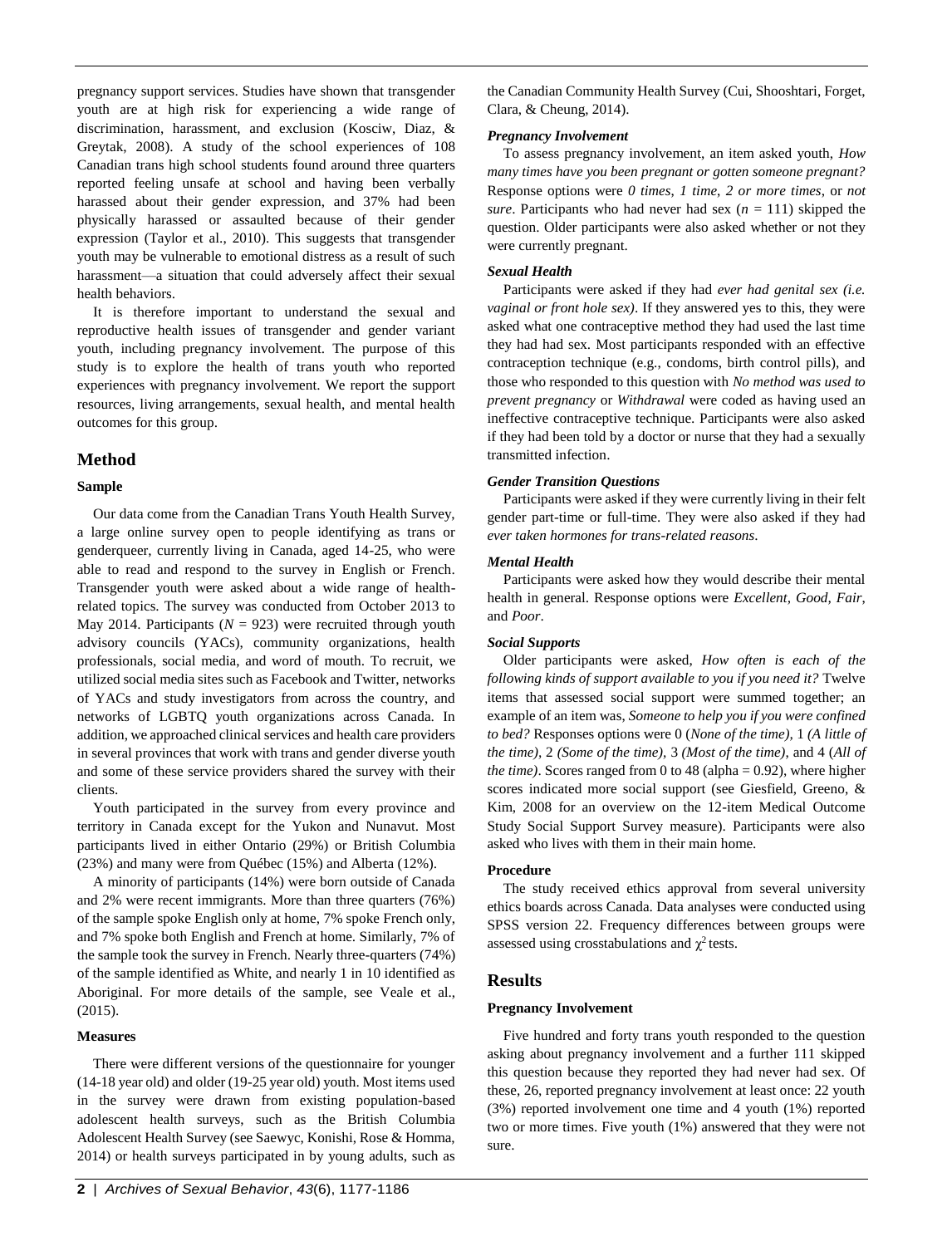In terms of the living arrangements for trans youth with a history of pregnancy involvement, half (50%) reported living with roommates, a minority reported living with their partners as parents (17%), and 13% lived alone.

Younger trans youth (14-18 year olds) were less likely (2%) to have reported a history of pregnancy involvement than older (19- 25 year old) participants (5%). Comparing to population-based estimates of pregnancy involvement among the general population, the 2013 British Columbia Adolescent Health Survey asked the same question: It was estimated that 1% of the British Columbia adolescent population had a history of pregnancy involvement and this rate was 5% among those who had ever had sexual intercourse (Smith et al., 2014). In comparison, 4 out of 237 (2%) younger trans youth in our sample had ever been pregnant or made someone pregnant and this number was 6% (4 out of 88) among those who had ever had genital sex.

Over half of trans youth who reported a history of pregnancy involvement reported that they had ever taken gender-affirming hormones (58%). Only one of the 418 older participants who responded to the pregnancy question reported they are currently pregnant, and three (1%) reported they were not sure.

#### **Gender Identities**

The youth who reported pregnancy involvement reported a diverse responses range of gender identities. In response to a gender identity question in which participants could check multiple boxes, nearly half (48%) reported they identified as a boy or man, 36% of the sample identified as a trans boy or trans man, 8% identified as a girl or woman, 12% as a trans girl or trans woman, 12% as Two-spirit, 32% as genderqueer, and 16% as gender-fluid.

# **Differences Among Those Reporting Pregnancy Involvement**

We compared transgender youth reporting pregnancy involvement with the remainder of the sample on a variety of health experiences. Results of these comparisons are presented in Table 1. As outlined in the table, almost 1 in 5 transgender youth with a history of pregnancy involvement reported ever being told they had an STI, significantly higher than the less than 1 in 30 transgender youth without a history of pregnancy involvement. There were no significant differences between the groups though in hormone use, living in felt gender, overall self-reported mental health, and level of social support.

# **Discussion**

Among our large Canadian sample, we found that nearly 1 in 20 trans youth reported at least one experience of pregnancy involvement. This rate of pregnancy involvement seems to be about the same as the general population. The best populationbased comparisons available were from adolescents in British Columbia (Smith et al., 2014), and these were at comparable levels to those reported among adolescents our national sample (1-2%). This finding may be surprising to some because it might be assumed that trans youth have fewer experiences with pregnancy compared to cisgender youth due to hormone and/or surgical treatments reducing or eliminating fertility. Health professionals

**Table 1** Comparisons between trans youth with and without a reported history of pregnancy involvement.

|                                                                                           |            |                  |                  | Pregnancy involvement $n$ (%) |             |
|-------------------------------------------------------------------------------------------|------------|------------------|------------------|-------------------------------|-------------|
|                                                                                           | $\chi^2$   | df               | $\boldsymbol{p}$ | Yes                           | No          |
| Ever had an STI                                                                           | 48.08      | $\sqrt{2}$       | $<.01$           |                               |             |
| Yes                                                                                       |            |                  |                  | 5(19%)                        | 20(3%)      |
| No                                                                                        |            |                  |                  | 19 (73%)                      | 484 (97%)   |
| Don't Know                                                                                |            |                  |                  | 1(8%)                         | $2(0\%)$    |
| Contraception use                                                                         | 1.69       | 3                | .64              |                               |             |
| Effective                                                                                 |            |                  |                  | 10(77%)                       | 116 (73%)   |
| Ineffective                                                                               |            |                  |                  | 1(8%)                         | 15 (9%)     |
| Not Sure                                                                                  |            |                  |                  | 1(8%)                         | 25(15%)     |
| None Used                                                                                 |            |                  |                  | 1(8%)                         | 4(3%)       |
| Ever taken hormones                                                                       | 0.70       | $\mathbf{1}$     | .40              |                               |             |
| Yes                                                                                       |            |                  |                  | 15 (58%)                      | 213 (34%)   |
| No                                                                                        |            |                  |                  | 11 (42%)                      | 407 (66%)   |
| Living in felt gender                                                                     | 2.53       | $\boldsymbol{2}$ | .28              |                               |             |
| Yes, full-time                                                                            |            |                  |                  | 15 (60%)                      | 220 (48%)   |
| Yes, part-time                                                                            |            |                  |                  | 7(28%)                        | 164 (36%)   |
| No                                                                                        |            |                  |                  | 3(12%)                        | 72 (16%)    |
| Mental health                                                                             | 1.38       | 3                | .71              |                               |             |
| Excellent                                                                                 |            |                  |                  | $0(0\%)$                      | 16(3%)      |
| Good                                                                                      |            |                  |                  | 4(16%)                        | 114 (22%)   |
| Fair                                                                                      |            |                  |                  | 13 (52%)                      | 231 (45%)   |
| Poor                                                                                      |            |                  |                  | 8 (32%)                       | 141 (31%)   |
| <b>Social Support</b>                                                                     | $t = 2.39$ | 409              | .12 <sup>a</sup> | 26.41 <sup>b</sup>            | $29.14^{b}$ |
| Note: a denotes the use of a two toiled t test b denotes the mean value of Social Support |            |                  |                  |                               |             |

Note:  $\alpha$  denotes the use of a two-tailed *t*-test;  $\alpha$  denotes the mean value of Social Support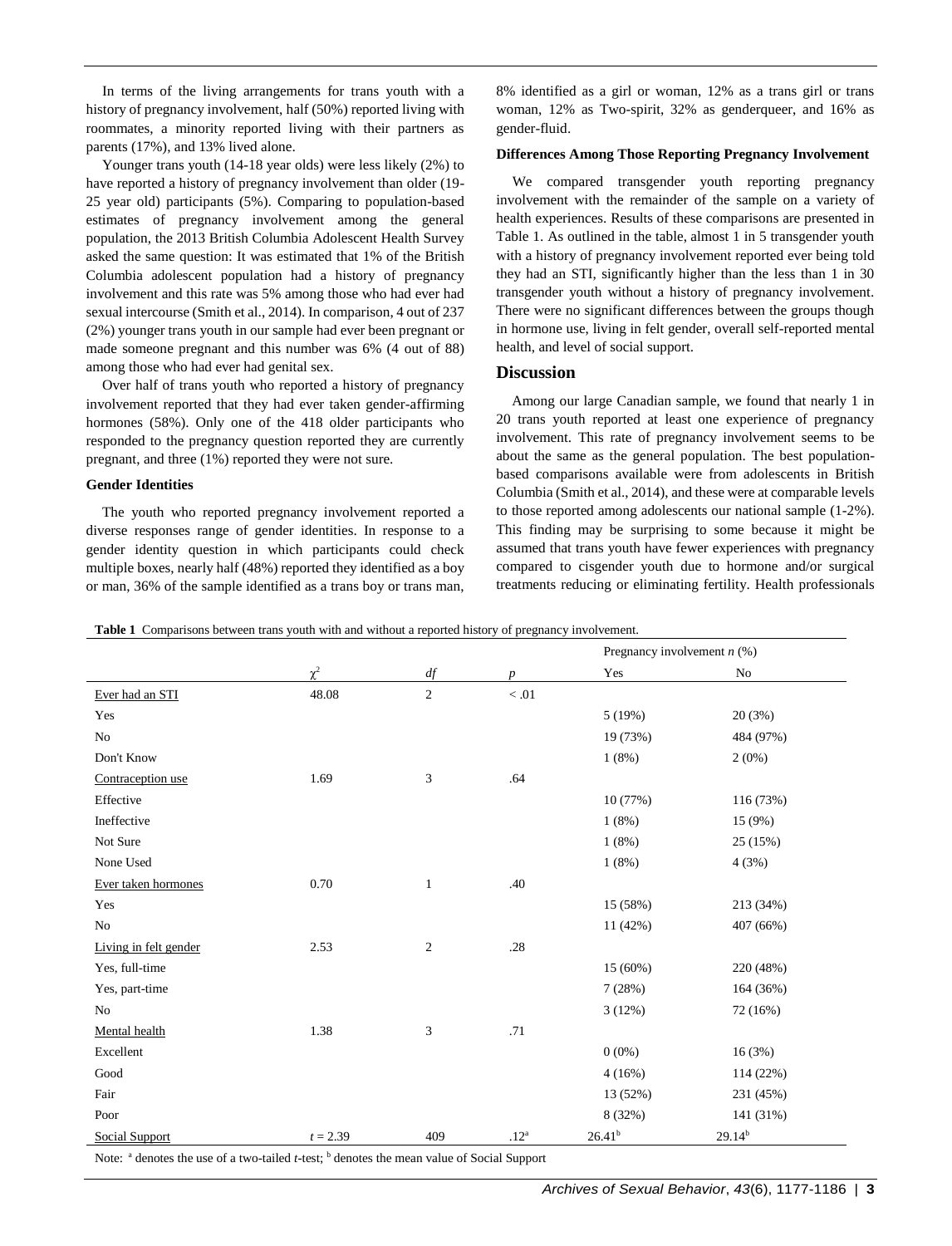may also make assumptions about trans people only being interested in having sex with people assigned the same sex at birth as them (with whom pregnancy involvement would not be biologically possible). The results of our study, however, provided no evidence that this is actually the case. These findings mirror those of studies that have examined the prevalence of pregnancy experiences among lesbian, gay, and bisexual youth which have found these are at the same level or even higher than for heterosexual youth (Herrick, Matthews, & Garofalo, 2010; Saewyc, Bearinger, Blum, & Resnick, 1999; Saewyc, Poon, Homma, & Skay, 2008), despite pregnancy involvement also likely to be overlooked by health professionals working with these groups.

Trans youth who reported a history of pregnancy involvement reported a wide range of gender identities. The distribution of these gender identities was very similar to that reported in the wider sample (Veale et al., 2015). This study did not find any differences in whether those with a history or pregnancy involvement reported living in their felt gender or whether they were taking hormones, suggesting that assumptions that these experiences only occur in those who are yet to transition are likely to be unfounded. We also did not see any difference between trans youth with and without a history of pregnancy involvement in reported mental health and social supports. Overall, these findings suggest that, like with cisgender youth, pregnancy involvement among trans youth occurs across a diverse range of the population.

In addition, in our sample, almost 1 in 5 trans youth who reported a history of pregnancy involvement reported that they had ever been told they had a STI. This was more than six times the rate of those who had never reported pregnancy involvement. While no significant differences emerged on contraception use between these groups, these findings indicate that sexual health needs are very important for trans youth with a history of pregnancy involvement.

A major strength of our study was the large sample size with the inclusion of participants from every province and territory in Canada except for the Yukon and Nunavut. This was the first study to make comparisons between transgender young people with a history of pregnancy involvement and those without. We were able to make these comparisons on both general health and transgender-specific measures.

# **Limitations and Future Directions**

Though we collected data from transgender participants from Though we collected data from transgender participants from across Canada, we utilized a convenience online sampling framework, meaning our data may not be representative of the Canadian transgender population. A limitation of quantitative data research is the lack of depth in description of the experiences of participants. In this study, we did not assess any of the reasons or contexts of the pregnancy involvement among this sample. Interesting questions for this group would be what stage of transgender identity development this pregnancy involvement occurred at and what the circumstances of the pregnancy were (e.g., whether it was from assault or consensual, accidental or wanted).<sup>1</sup> Another limitation of this study is that we only asked participants if they had *ever* taken gender-affirming hormones. This meant that we were not able to assess whether this pregnancy involvement occurred prior to the participant taking hormones or

whether the participant had been taking gender-affirming hormones at the time of the pregnancy involvement. Clearly, more research is needed into the past or current hormone usage in transgender people who report pregnancy involvement using clinical samples of youth and young adults, rather than community samples that cover a wide array of topics in brief (Feldman et al., 2016). Given the small number of participants who reported that they were *currently* pregnant, our findings suggest that most of the transgender youth in our sample who reported a history of pregnancy involvement had this involvement occur in their past. Finally, with 26 transgender youth reporting a history of pregnancy involvement in our sample, this study had limited power to detect group differences.

This study has implications for healthcare practitioners who work with transgender youth. Health practitioners may be likely to overlook the issue of pregnancy involvement when providing care to transgender youth because of assumptions that this group will not be engaging in activities that will result in pregnancy involvement. Pregnancy involvement was reported among Canadian transgender youth with a wide range of gender identities and transition experiences and this group also appears to have important sexual health needs. Because the relationship between healthcare providers and transgender youth has traditionally been a *gatekeeper* approach (Shield, 2007), transgender youth may be understandably reluctant to discuss having been pregnant or made someone pregnant as these things are traditionally understood to be contradictory to a desire to gender transition. Health care providers may also be reluctant to talk about these topics with their patients/clients for these reasons too, but the findings of this study suggest that these assumptions are likely to be false.

Health care providers should ensure that youth have received, and understand, basic sexual health information about how pregnancy can occur, and the various hormonal and barrier methods can be used to prevent pregnancy. It is possible that youth did not actually receive adequate sexual health education at school, as many schools provide extremely limited content around sex education, and even the general population of students demonstrates significant gaps in knowledge about sexual health among Canadian high school students (Kumar et al., 2013). For transgender youth who are experiencing significant gender dysphoria, content about pubertal development and sexual practices is usually provided in a binary gender framework, and focuses on genitals that transgender youth may actively want to avoid thinking about. As a result, transgender youth they may not attend the class, or may not absorb the information in a general class. Health care providers can offer a gender-affirming approach to the sexual health information, paying attention to avoid gendered terms, using terminology that does not directly link genital parts to a specific gender, i.e., saying "people with a penis" instead of "young men with a penis." It is also important to remind youth that gender-affirming hormones might not eliminate their ability to cause pregnancy or to become pregnant, and to help them choose among different barrier methods to prevent unintended pregnancy if they are engaging in sexual behaviors. This has the added benefit of protecting against sexually transmitted infections. To our knowledge, this is the first study to document the prevalence of pregnancy involvement among transgender youth, and to further examine the health issues of transgender young